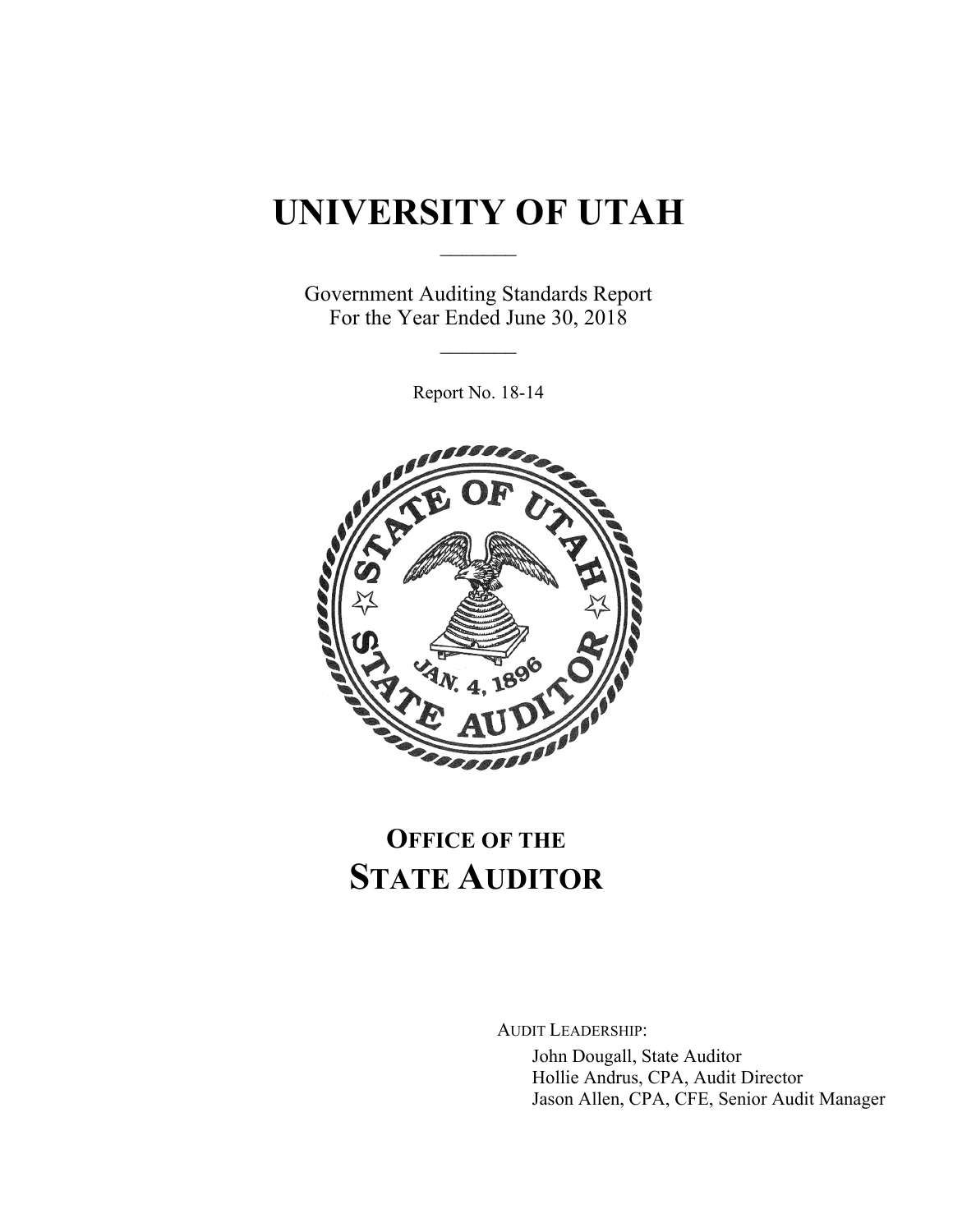# **UNIVERSITY OF UTAH**

FOR THE YEAR ENDED JUNE 30, 2018

# TABLE OF CONTENTS

|                                                                                                                                                                                                    | Page |
|----------------------------------------------------------------------------------------------------------------------------------------------------------------------------------------------------|------|
| <b>INDEPENDENT STATE AUDITOR'S REPORT ON INTERNAL CONTROL OVER</b><br><b>FINANCIAL REPORTING AND ON COMPLIANCE AND OTHER MATTERS</b><br><b>BASED ON AN AUDIT OF FINANCIAL STATEMENTS PERFORMED</b> |      |
| IN ACCORDANCE WITH <i>GOVERNMENT AUDITING STANDARDS</i>                                                                                                                                            |      |
| <b>FINDING AND RECOMMENDATION:</b>                                                                                                                                                                 |      |
| Inadequate Internal Controls Over Financial Reporting (Significant Deficiency)                                                                                                                     |      |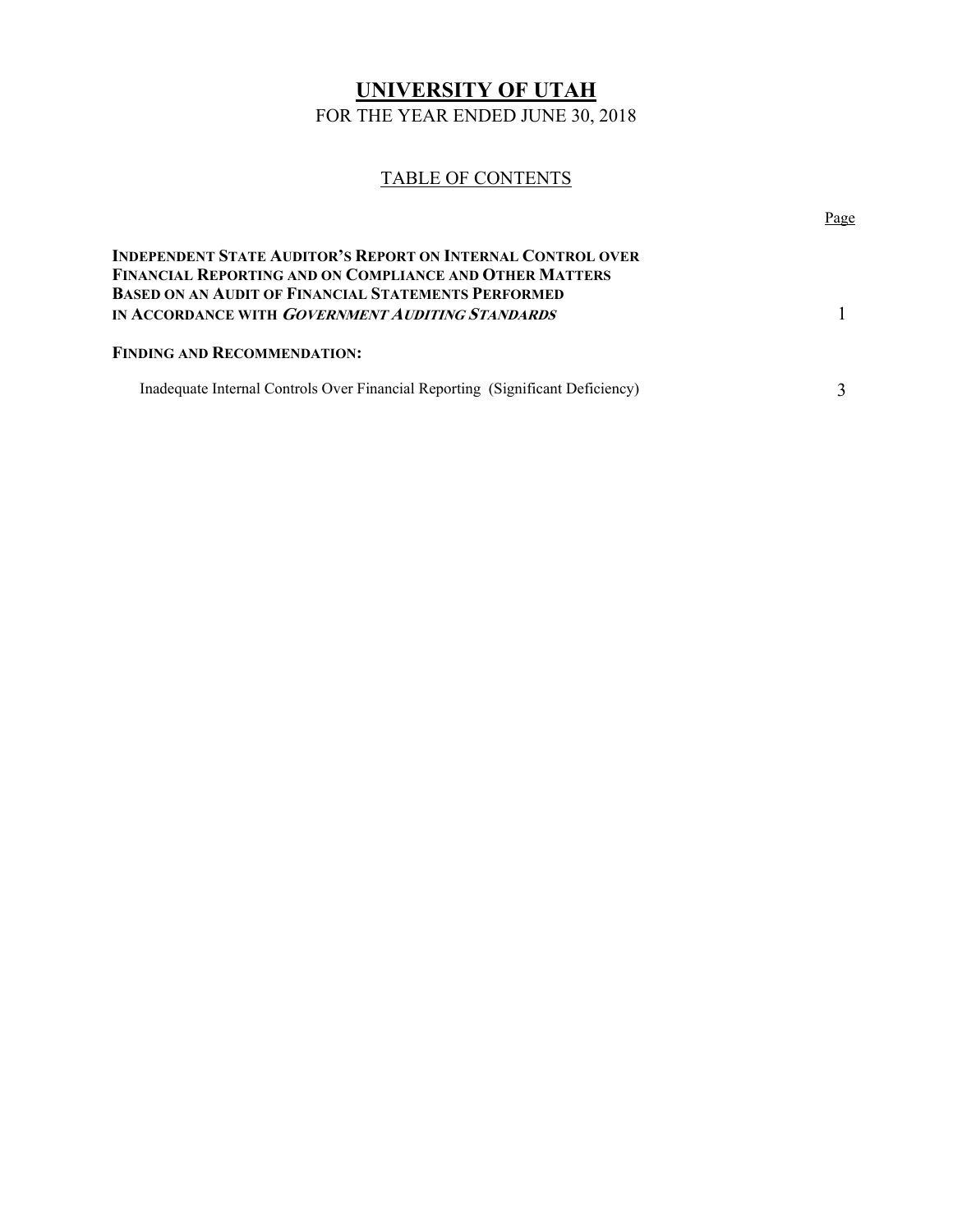

**OFFICE OF THE STATE AUDITOR**

#### **INDEPENDENT STATE AUDITOR'S REPORT ON INTERNAL CONTROL OVER FINANCIAL REPORTING AND ON COMPLIANCE AND OTHER MATTERS BASED ON AN AUDIT OF FINANCIAL STATEMENTS PERFORMED IN ACCORDANCE WITH** *GOVERNMENT AUDITING STANDARDS*

To the Board of Trustees, Audit Committee, and Ruth V. Watkins, President University of Utah

We have audited the financial statements of the University of Utah (University), as of and for the year ended June 30, 2018, and the related notes to the financial statements, which collectively comprise the University's basic financial statements, and have issued our report thereon dated October 15, 2018. We conducted our audit in accordance with auditing standards generally accepted in the United States of America and the standards applicable to financial audits contained in *Government Auditing Standards* issued by the Comptroller General of the United States. Our report includes a reference to other auditors who audited the financial statements of the University of Utah Hospitals & Clinics (UUHC), ARUP Laboratories, Inc. (ARUP), University of Utah Research Foundation (UURF), and University of Utah Health Insurance Plans (UUHIP), as described in our report on the University's financial statements. This report includes our consideration of the results of the UUHC, UURF, and UUHIP auditors' testing of internal control over financial reporting and compliance and other matters that are reported on separately by those other auditors. However, this report, insofar as it relates to the results of the UUHC, UURF, and UUHIP auditors, is based solely on the reports of the other auditors. ARUP's financial statements were not audited in accordance with *Government Auditing Standards* and, accordingly, this report does not include reporting on internal control over financial reporting or instances of reportable noncompliance associated with ARUP*.* 

### **Internal Control Over Financial Reporting**

In planning and performing our audit of the financial statements, we considered the University's internal control over financial reporting (internal control) to determine the audit procedures that are appropriate in the circumstances for the purpose of expressing our opinion on the financial statements, but not for the purpose of expressing an opinion on the effectiveness of the University's internal control. Accordingly, we do not express an opinion on the effectiveness of the University's internal control.

A *deficiency in internal control* exists when the design or operation of a control does not allow management or employees, in the normal course of performing their assigned functions, to prevent, or to detect and correct, misstatements on a timely basis. A *material weakness* is a deficiency, or a combination of deficiencies, in internal control, such that there is a reasonable possibility that a material misstatement of the entity's financial statements will not be prevented or detected and corrected on a timely basis. A *significant deficiency* is a deficiency, or a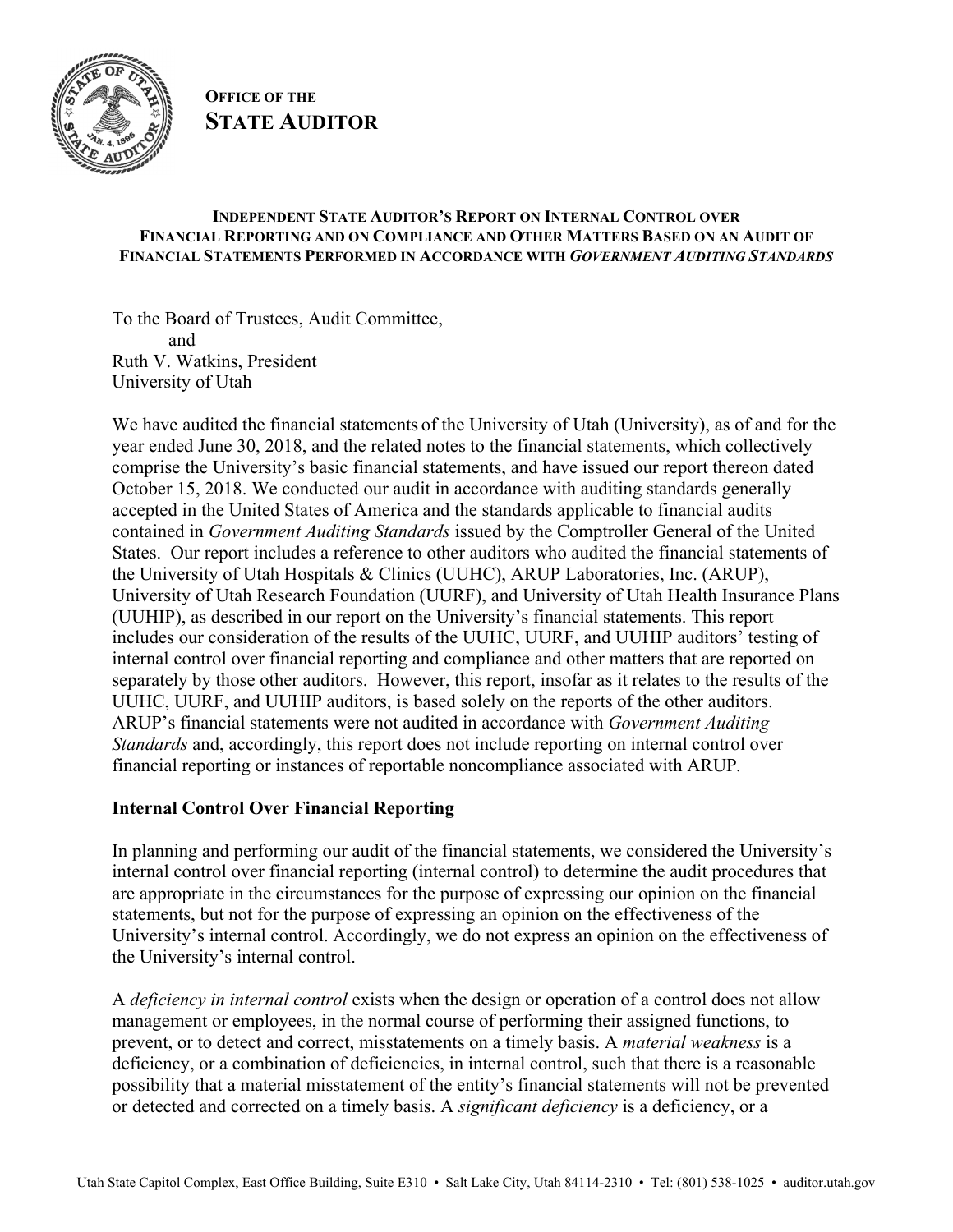combination of deficiencies, in internal control that is less severe than a material weakness, yet important enough to merit attention by those charged with governance.

Our consideration of internal control was for the limited purpose described in the first paragraph of this section and was not designed to identify all deficiencies in internal control that might be material weaknesses or significant deficiencies and therefore, material weaknesses or significant deficiencies may exist that were not identified. Given these limitations, during our audit we and the other auditors of UUHC, UURF, and UUHIP did not identify any deficiencies in internal control that we consider to be material weaknesses. We did identify a certain deficiency in internal control, described in the accompanying finding and recommendation, that we consider to be a significant deficiency.

### **Compliance and Other Matters**

As part of obtaining reasonable assurance about whether the University's financial statements are free from material misstatement, we performed tests of its compliance with certain provisions of laws, regulations, contracts, and grant agreements, noncompliance with which could have a direct and material effect on the determination of financial statement amounts. However, providing an opinion on compliance with those provisions was not an objective of our audit, and accordingly, we do not express such an opinion. The results of our tests disclosed no instances of noncompliance or other matters that are required to be reported under *Government Auditing Standards*.

# **Other Finding**

In addition, we noted a certain other finding as a result of performing the University's portion of our statewide single audit for the year ended June 30, 2018, that we have reported to management of the University in a separate letter. (See Single Audit Management Letter No. 18-23, dated December 11, 2018.

### **University's Response to Finding**

The University's response to the finding identified in our audit was not subjected to the auditing procedures applied in our audit of the financial statements and, accordingly, we express no opinion on it.

### **Purpose of this Report**

The purpose of this report is solely to describe the scope of our testing of internal control and compliance and the results of that testing, and not to provide an opinion on the effectiveness of the entity's internal control or on compliance. This report is an integral part of an audit performed in accordance with *Government Auditing Standards* in considering the entity's internal control and compliance. Accordingly, this communication is not suitable for any other purpose.

Office of the State Auditor

Office of the State Auditor October 15, 2018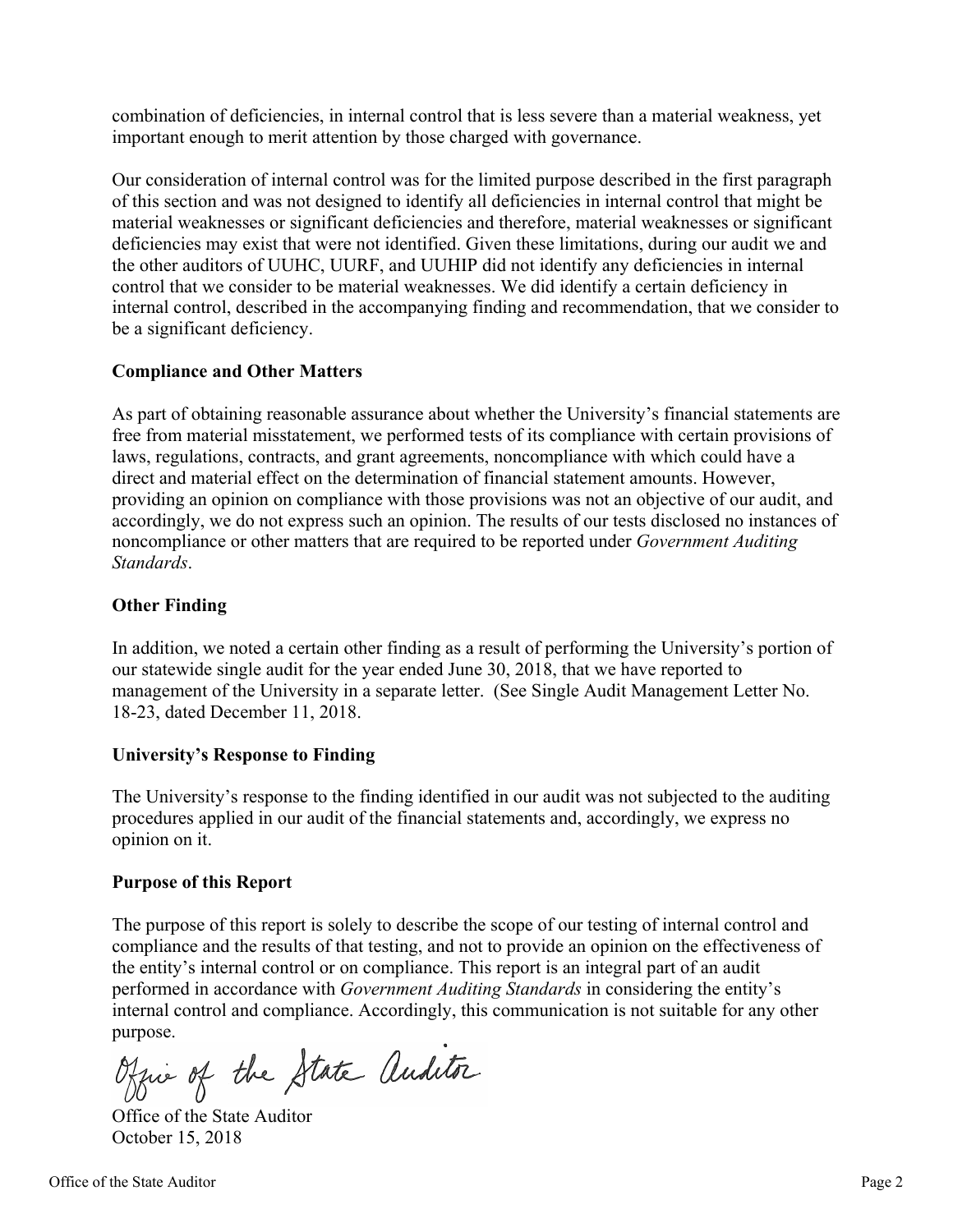# **FINDING AND RECOMMENDATION**

# **INADEQUATE INTERNAL CONTROLS OVER FINANCIAL REPORTING**

The University of Utah (University) does not have adequate internal controls to ensure that transactions are appropriately recorded in PeopleSoft (the University's general ledger) and subsequently reported in its financial statements (statements). As a result, the following adjustments to the statements were required:

- a. The removal of \$124,503,364 in construction expenses, originally coded to "Other Nonoperating Expenses," was reclassified to "Other Operating Expenses" to offset the initial expensing of construction costs later capitalized.
- b. \$28,696,060 in inter-agency activity between the University and the University of Utah Hospitals & Clinics (UUHC) for UUHC's portion of a construction project was eliminated.
- c. A \$24,468,988 bond interest payment, originally recorded as an increase in "Other Nonoperating Expenses," was reclassified to "Interest Expense."
- d. A \$9,300,000 promised donation was eliminated from "Gift Revenue" and "Pledges Receivable" as the University had not met donor-stipulated contingencies, the fulfilling of which is required by generally accepted accounting principles before the University can recognize the promised donation as revenue.

University personnel used incorrect account codes in the initial recording of the transactions corrected in Items "a" through "c." For Item "d," the Development Office misunderstood the application of generally accepted revenue recognition requirements. The University should have adequate internal controls over financial reporting to ensure the financial statements are free from significant errors and are prepared in accordance with generally accepted accounting principles. Inadequate controls over financial reporting may result in undetected errors in the financial statements.

#### **Recommendation:**

**We recommend the University: 1) improve its internal controls to ensure proper account codes are used when recording transactions in PeopleSoft; and 2) improve its understanding of revenue recognition requirements to ensure that pledges are properly reported in accordance with generally accepted accounting principles.**